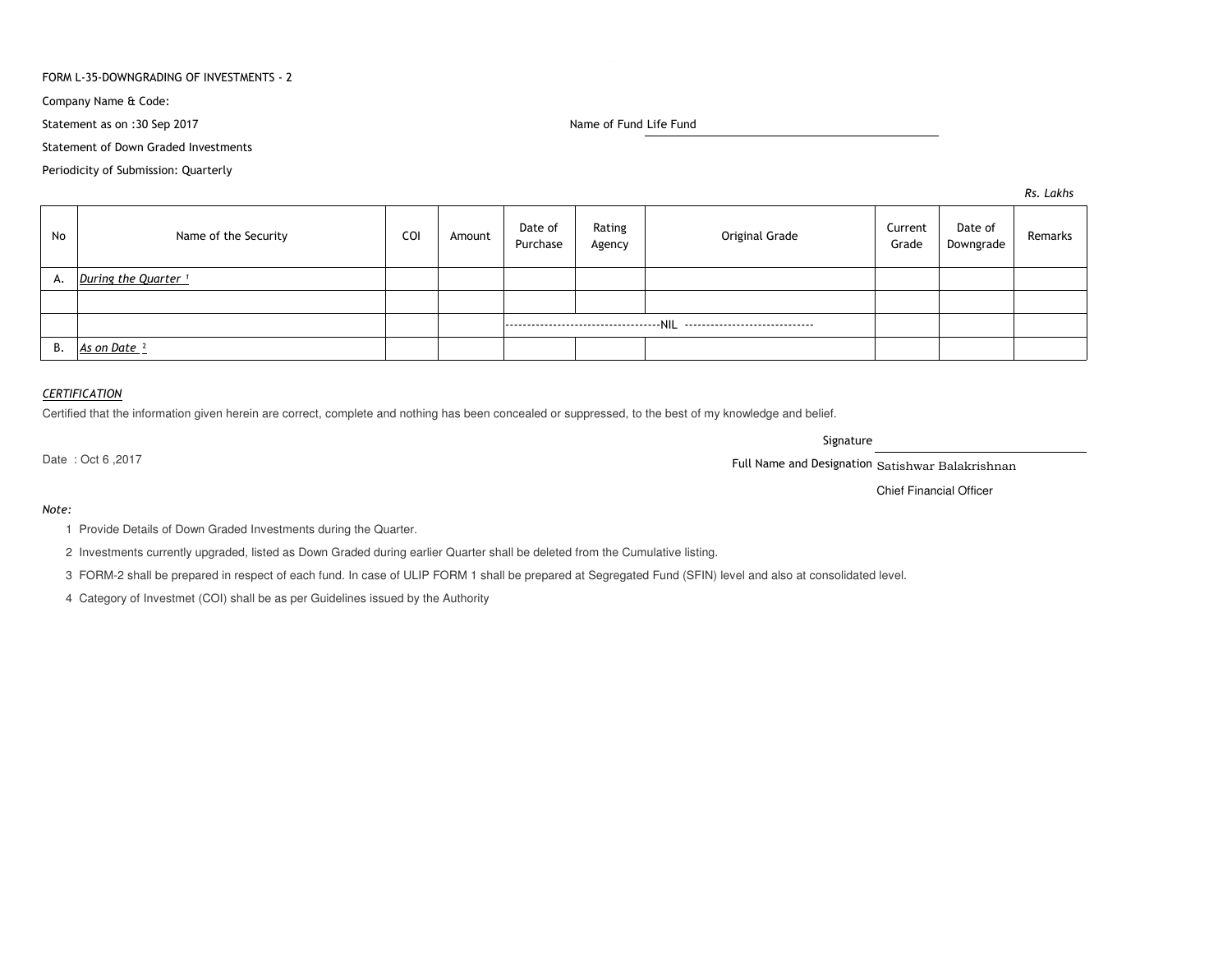### FORM L-35-DOWNGRADING OF INVESTMENTS - 2

Company Name & Code:

Statement as on :30 Sep 2017

Statement of Down Graded Investments

Periodicity of Submission: Quarterly

Name of Fund Unit Linked Fund

*Rs. Lakhs*

| No | Name of the Security            | COI | Amount | Date of<br>Purchase | Rating<br>Agency | Original Grade | Current<br>Grade | Date of<br>Downgrade | Remarks |
|----|---------------------------------|-----|--------|---------------------|------------------|----------------|------------------|----------------------|---------|
| А. | During the Quarter <sup>1</sup> |     |        |                     |                  |                |                  |                      |         |
|    |                                 |     |        |                     |                  |                |                  |                      |         |
|    |                                 |     |        |                     |                  |                |                  |                      |         |
|    |                                 |     |        |                     |                  |                |                  |                      |         |
| B. | As on Date <sup>2</sup>         |     |        |                     |                  |                |                  |                      |         |

## *CERTIFICATION*

Certified that the information given herein are correct, complete and nothing has been concealed or suppressed, to the best of my knowledge and belief.

Signature

Date : Oct 6 ,2017

*Note:*

Full Name and Designation Satishwar Balakrishnan

Chief Financial Officer

1 Provide Details of Down Graded Investments during the Quarter.

2 Investments currently upgraded, listed as Down Graded during earlier Quarter shall be deleted from the Cumulative listing.

3 FORM-2 shall be prepared in respect of each fund. In case of ULIP FORM 1 shall be prepared at Segregated Fund (SFIN) level and also at consolidated level.

4 Category of Investmet (COI) shall be as per Guidelines issued by the Authority